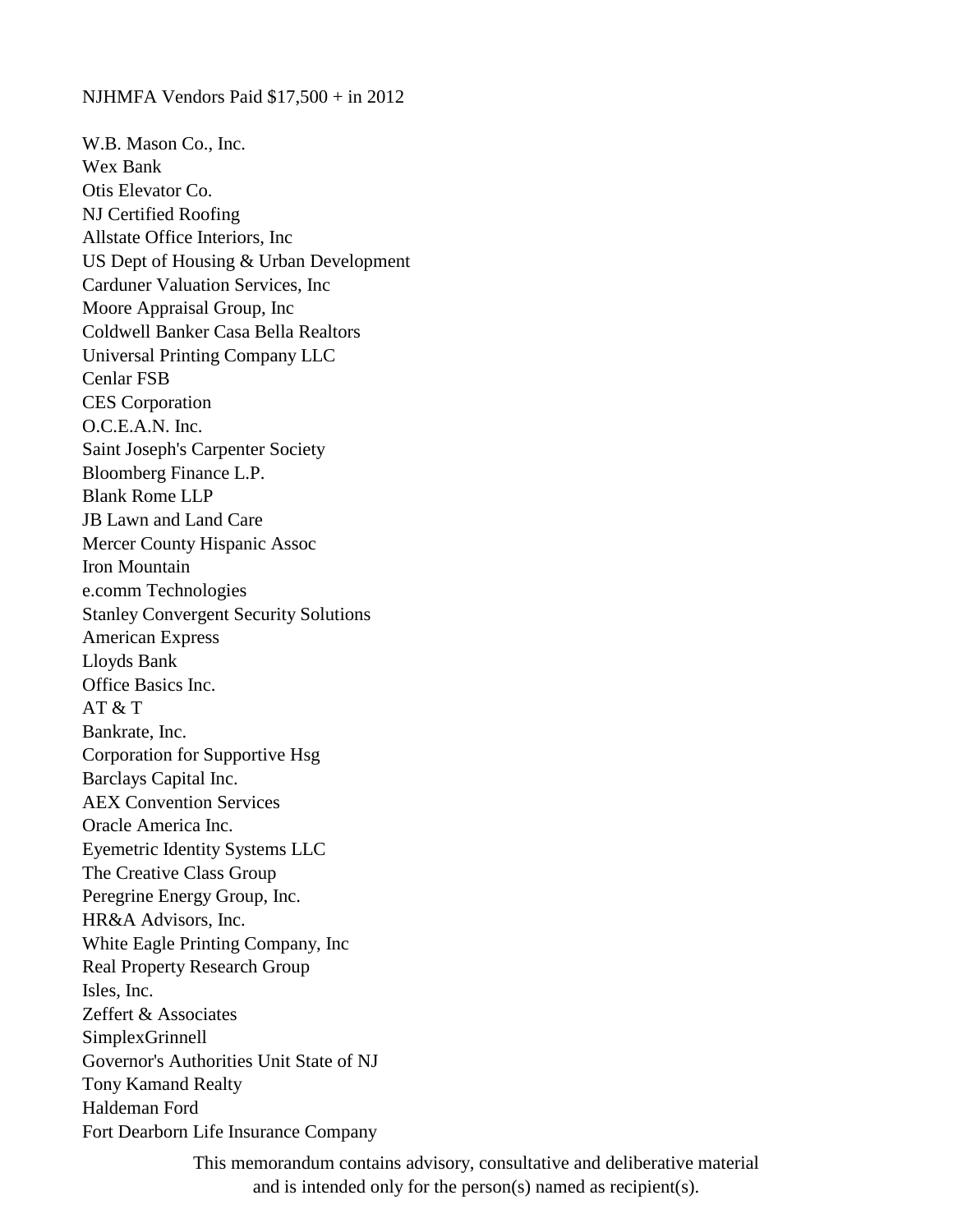Wex Bank Puerto Rican Action Board Appraisal Associates, Inc Wells Fargo Ins Services USA, Inc Caine Mitter & Associates, Inc ADP Inc McDermott Will & Emery LLP Homeless Solutions, Inc. United States Postal Service Obermayer, Rebmann, Maxwell, & Hippel LLP CDW Government NJBEST College Savings Fund Wells Fargo Bank Jottan Inc. SDA Mechanical Services Inc Emmet, Marvin & Martin, LLP NCSHA Ricoh USA, Inc. NJ Public Hsg. Auth. JIF Valley National Bank Atlantic City Convention Ctr Chicago Title Company, LLC - Trenton Marriott Downtown Standard and Poor's Housing & Development Software PSAV Presentation Services Fortune Title Agency, Inc. NJOIT Fiscal Services Meridian Property Services Inc Housing Partnership Nixon Peabody LLP Computer Aid. Inc. CFX Incorporated McElroy, Deutsch, Mulvaney & Carpenter LLP Bond Logistix LLC Sheraton Atlantic City Convention Center Hotel United States Treasury Internal Revenue Service Staples Advantage PSE&G A & S Title Agency, LLC Dell Marketing L.P. American Credit Alliance, Inc. New Jersey Broadcasters Assoc Women Aware Inc Burlington County Community Action Program

> This memorandum contains advisory, consultative and deliberative material and is intended only for the person(s) named as recipient(s).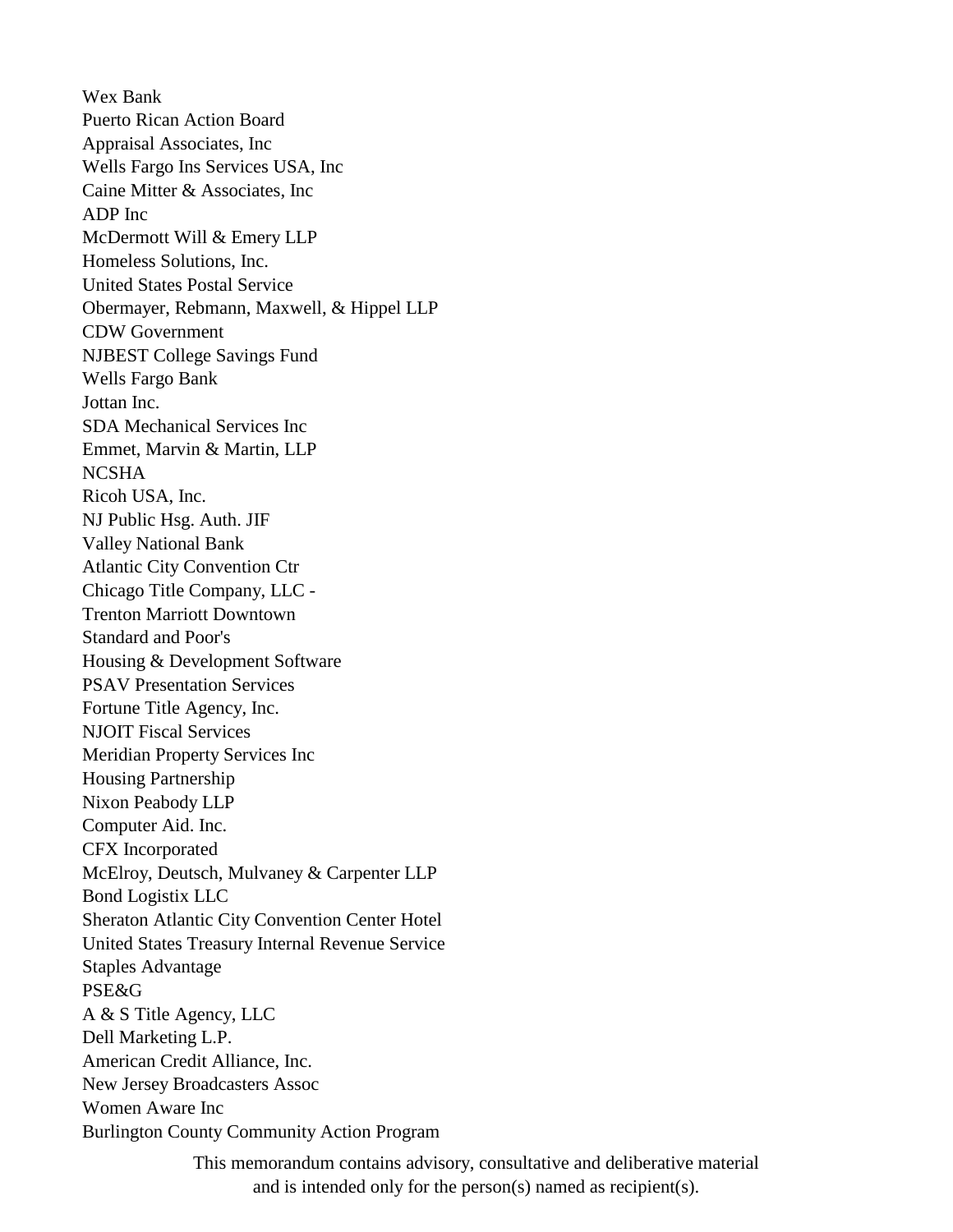Xerox Corporation Haworth, Inc. DFFLM, LLC Gateway Community Action Partnership Constellation NewEnergy, Inc. Two Rivers Title Company LLC U.S. Bank Mark S. Cherry P.C. AIS Mercadien CWA Local 1032 Quality Title & Abstract Agency Kroll Factual Data Inc. Atlantic Human Resources, Inc. Bollinger Insurance Moody's Investors Service Inc. Credit Lenders Service Agency Inc. Mercer Insurance Co. of NJ Inc Infinity Title Agency, Inc. Ovations - Atlantic City Convention Center CliftonLarsonAllen LLP Esquire Title Services Urban League of Morris County Riker Danzig Scherer Hyland Perretti LLP Daman Associates Inc. AWA GROUP, LLC Surety Title Company, LLC Blue Stripes Building Services Joule Staffing Solutions Tri-City Peoples Corp Homeowner Toolbox, Inc. d/b/a Counselor Direct Episcopal Community Ragland & Martin, LLC Urban League of Bergen County Carrier Corporation ERA Statewide Realty Jersey Counseling & Housing Development Inc The Mitas Group, Inc Protection Plus Security Corporation NJ Dept of Military & Veterans Affairs Consumer Credit and Budget Counseling Socialserve.com USI, Inc Delta Dental Plan of NJ Foothold Technology, Inc.

> This memorandum contains advisory, consultative and deliberative material and is intended only for the person(s) named as recipient(s).